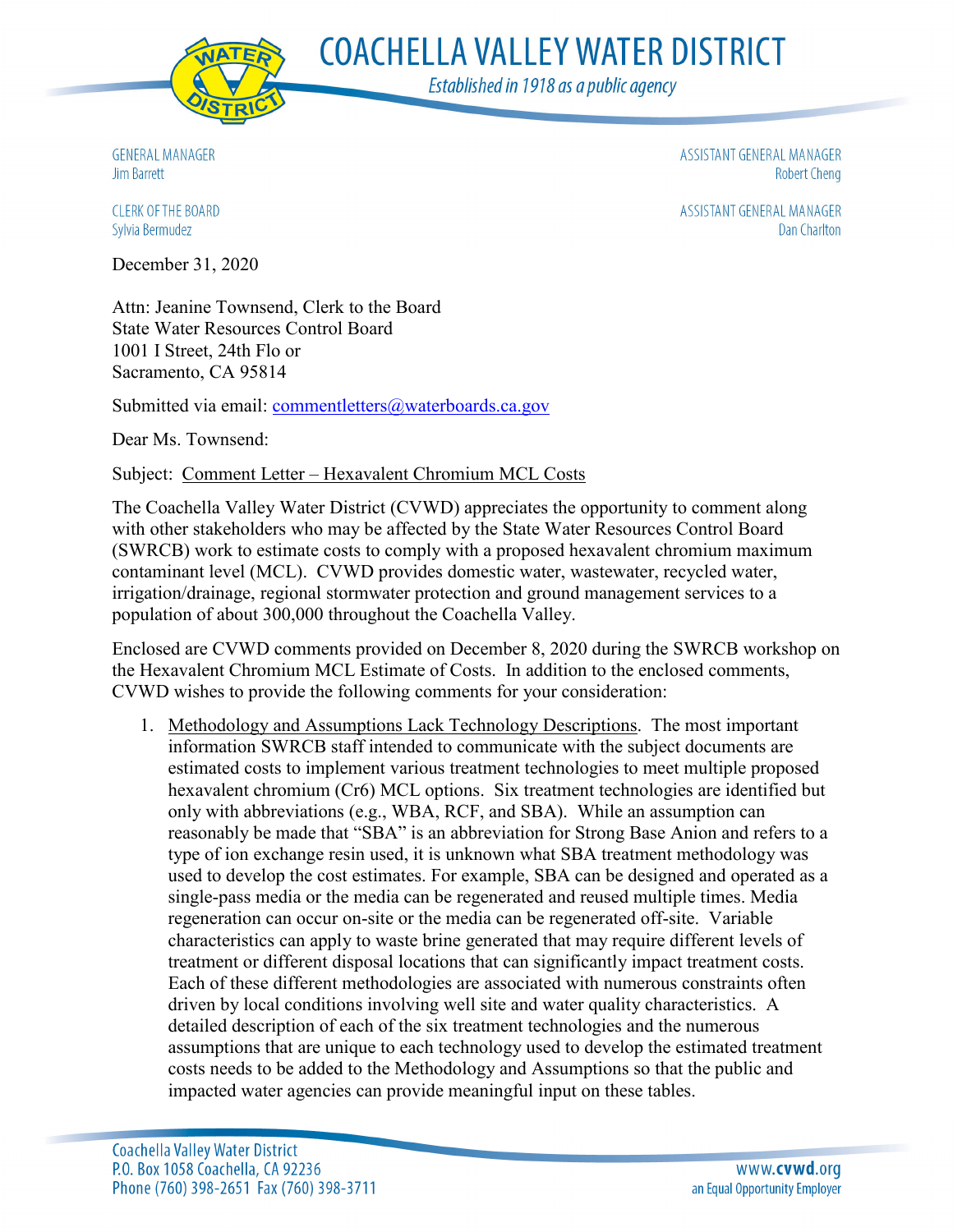Jeanine Townsend, Clerk to the Board State Water Resources Control Board December 31, 2020 Page 2

- 2. Methodology and Assumptions Produce Biased Results. One of the SWRCB general assumptions is that water would be treated to a level equal to 80 percent of the selected MCL except for the SBA technology which would be treated to below the detection limit for reporting (DLR). There is no explanation for why a different assumption is used for SBA. SBA treatment, like the remaining treatment technologies, are routinely designed and operated to reliably treat water to meet some percentage of the MCL, typically 80 percent. CVWD's three existing SBA treatment plants designed to remove naturally occurring arsenic and Cr6 have been operated to maintain arsenic levels in treated water below 80 percent of the 10 microgram per liter (ug/L) MCL for over 10 years. Similarly, CVWD's Cr6 compliance plan included shovel ready design plans for 20 SBA treatment plants that targeted 80 percent of the 10 ug/L MCL. When compared to treating below the DLR, the target of 80 percent of the MCL provides capital cost savings associated with partial stream treatment and operational cost savings by allowing longer run times before regeneration. It appears this unjustified general assumption is the reason that SWRCB staff failed to develop SBA treatment costs for any MCL option other than 1 ug/L. This assumption has the effect of masking the cost savings that can be achieved at the four MCL options that are higher than 1 ug/L for SBA treatment and will act to bias future cost benefit assessments to disproportionally favor the 1 ug/L option.
- 3. Incomplete Treatment Costs Table. This table provides incomplete cost estimates for treatment technologies identified to reduce Cr6 levels below five proposed Cr6 MCL options. Treatment costs are missing from this table for Cr6 MCL options above 1 ug/L for the following three identified treatment technologies: 1) RCF (w/ vacuum MF), 2) RCF (w/ pressure MF), and 3) SBA. Each of these treatment technologies can be designed and operated more cost effectively to meet the identified MCL options above 1 ug/L. The estimated costs to meet identified MCL options above 1 ug/L should be added to the Treatment Costs table for RCF (w/ vacuum MF), RCF (w/ pressure MF), and SBA.
- 4. Inaccurate Treatment Cost Equations Table. There are significant problems with at least one of the cost equations provided in this table. For example, applying the best fit capital cost equation provided for the SBA treatment technology for a 2,000 gallon per minute (gpm) well results in a calculated cost of \$3,874,200. However, the Treatment Cost Table reports a capital cost of \$5,064,000 for this same 2,000 gpm SBA treatment facility. This is a 24% difference between the information provided in these two tables for the same 2,000 gpm SBA treatment facility. Calculating SBA capital facility costs for the remaining differently sized well facilities results in cost differences between information provided in these tables that range up to 29%. CVWD has considerable concern in effectively utilizing the equations provided to provide estimates of treatment costs for the selected technologies. These equations need significant evaluation and corrections before use.